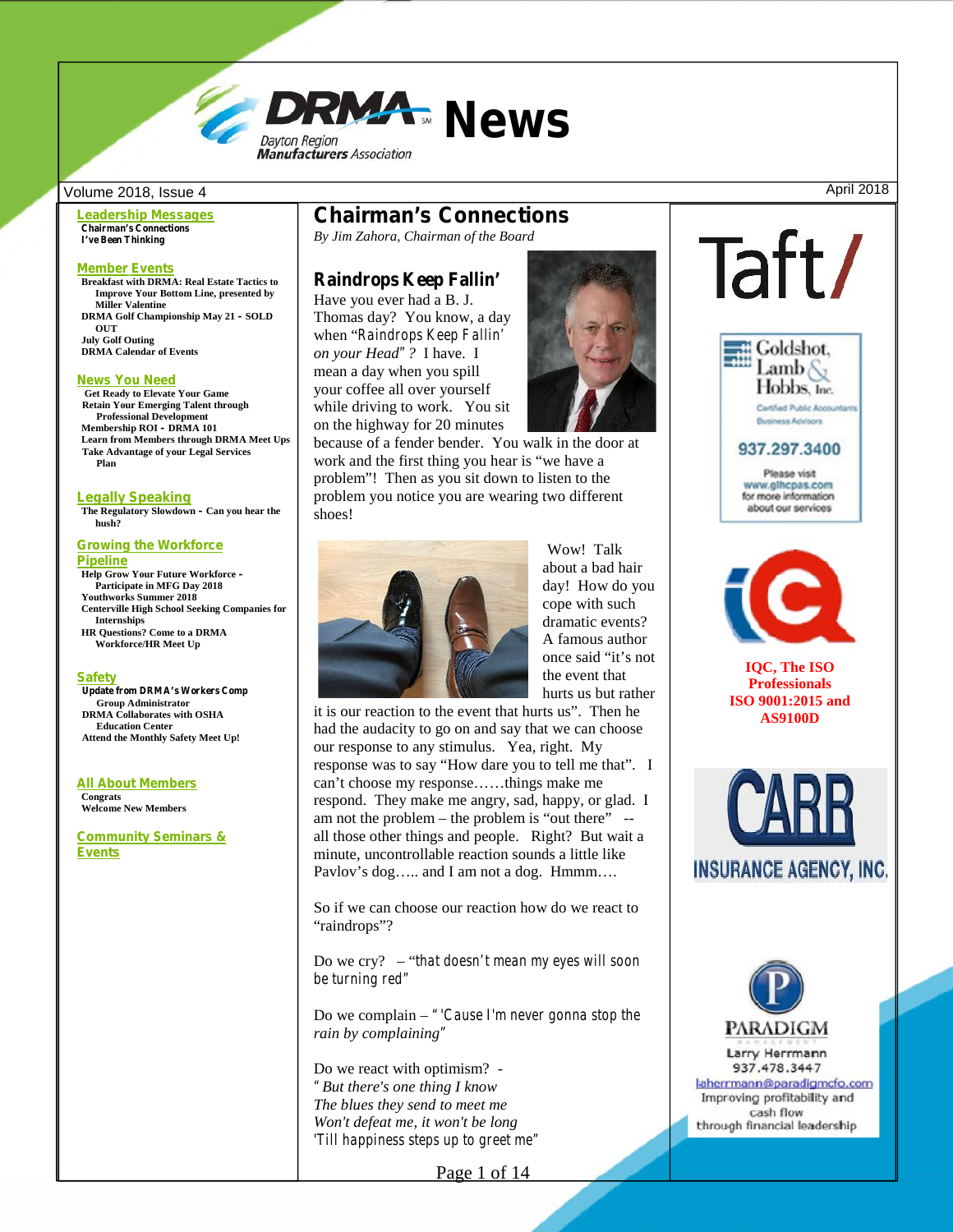

Do we talk to people to resolve situations? - *"So I just did me some talking to the sun And I said I didn't like the way he got things done Sleeping on the job"*

How do you cope? How do you react? Your reaction truly is a choice. Your choice. Remember that next time it rains!

 $\Delta a$ 

<span id="page-1-0"></span>**I've Been Thinking . . .**

*By Angelia Erbaugh, President*

Peer-to-peer connectivity . . . this is part of what members expect from local industry association. DRMA provides many ways for members to connect with the thriving DRMA community in order to build a network of peers who face the same challenges, opportunities, and solutions and to foster a sense of mutual support among members.



One way to connect is by meeting your peers at association-sponsored events. We offer a number of formats so that you can select those that fit your style, location, and schedule:

- MFG Mixes are held throughout the region from 5 to 7 p.m. Mixes are casual, open house style events. Drop in, drop out as your schedule allows. Do you enjoy the social hour at our full-blown evening events? Then try out a MFG Mix. No need to feel intimidated; we'll take good care of you. You'll love it! The [next Mix](http://www.daytonrma.org/events/EventDetails.aspx?id=1081112&group=) will be held on May 21 at the Troy Country Club.
- [Breakfasts with DR](http://www.daytonrma.org/events/EventDetails.aspx?id=1070181&group=)MA are for you early birds . . . they are held from 7:30 to 9 a.m. on a topic pertinent to manufacturers. The next one, Real Estate Tactics to Improve your Bottom Line, presented by Miller Valentine, will be held on May 10 at the Engineer's Club.
- Evening events are the "member meetings" everyone is familiar with . . . social hour, dinner, and program. The next one will be held in September. Stay tuned for details.
- Meet Ups . . . these are small group dialogue sessions organized around a topic area; they are designed to connect members with other members who are interested in that topic so that you can share and learn from each other. These have become really popular; *[check them out!](http://www.daytonrma.org/page/MeetUps)* They are FREE and for MEMBERS ONLY.

Check out these and other **[events](http://www.daytonrma.org/events/event_list.asp)** on our website.

Another way to connect with other members is through volunteering . . . you probably know that DRMA accomplishes its goals through the efforts of volunteers and staff. But why should YOU volunteer? What's in it for you? According to the American Society for Association Executives . . .

- 86% of hiring managers in the country's largest companies recently cited involvement in industry or trade associations as somewhat or very beneficial to an employee's career
- Companies value employees who proactively seek opportunities to develop their skills and expertise
- Participation in professional associations is an effective way to learn of new industry developments and network with others in the field
- Taking an active role by volunteering for committees, writing articles for association publications, and delivering presentations allows employees to strengthen their leadership abilities, interpersonal skills, and business acumen.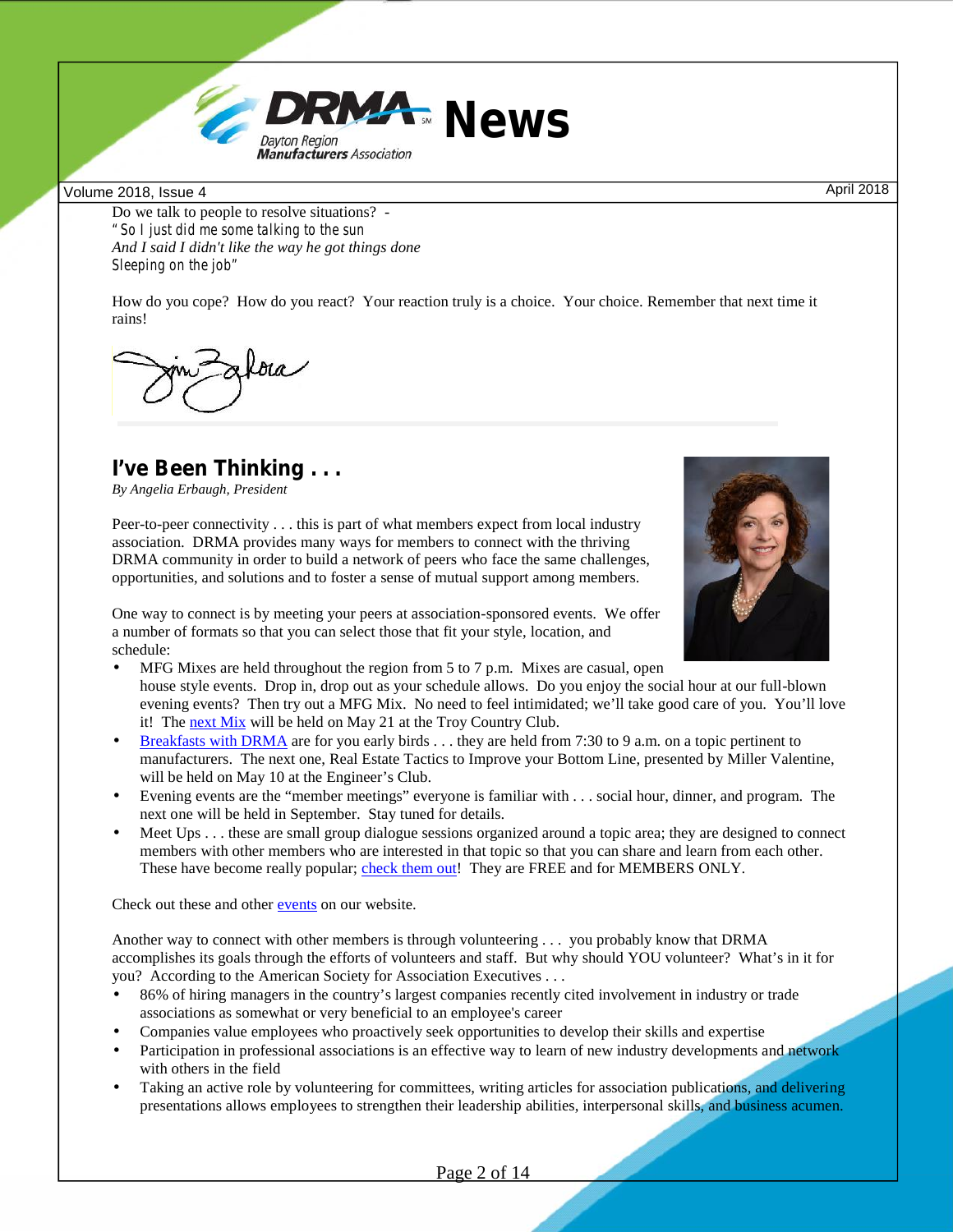

Volunteering . . . promotes personal growth and self-esteem. Volunteering . . . strengthens the community. Volunteering . . . teaches you a lot. Volunteering . . . gives you a chance to give back. Volunteering . . . encourages civic responsibility. Volunteering . . . provides you a way to make a difference.

Want to find out more about volunteering at DRMA? [Contact me](mailto:eerbaugh@daytonrma.org?subject=Volunteering).

Hot off the press! You know it's tough to find qualified employees. And you know that it's critically important to keep the good ones you find. We have a NEW program that can help you retain your younger employees! DRMA's Young Professionals Committee has worked with the University of Dayton's Center for Leadership to offer one of their most popular programs for DRMA members. Leadership Essentials: Understanding Leadership and Team Development, a day-long workshop will be presented on Wednesday, August 22, at UD's River Campus. The program is only \$375 (that's \$20 off the street price) and includes breakfast, lunch, snacks, and course materials. Space is limited to 35 participants, so [email Shay](mailto:sknoll@daytonrma.org?subject=UD%20Leadership%20Course) today to reserve your space. Preference is given to those 40 and younger.

Wow – Brian Beaulieu hit it out of the park again! Those who attended know which way U.S. bond yields are headed based on the height of whom? [Email me](mailto:aerbaugh@daytonrma.org?subject=Beaulieu%20trivia%20question) your answer.

Looking to get your name in front of 200 golfers at our July golf outing? We are seeking sponsors! Proceeds go to the DRMA Foundation which funds our career awareness initiatives, a VERY WORTHY CAUSE! [Contact Shay](mailto:sknoll@daytonrma.org?subject=July%20Golf%20Sponsorships) for a list of sponsorships available this year.

Make it easier on yourself to find skilled workers in a couple of years. If your facility shows well, host an open house on MFG Day 2018 on October 5 to show students, educators, and parents the great occupations and careers your company offers. Not sure what you're getting into? Come to our MFG Day Meet Up on May 1 to meet with experienced MFG Day hosts and learn more about the process. [Click here](http://www.daytonrma.org/events/EventDetails.aspx?id=1089605&group=) for more information and to register.

You know that you can get a HUGE discount off your workers' comp premium by being part of a group. Do you know that you have to pay dues to the organization that sponsors the group? And since you already pay dues to DRMA, why not get a quote for the DRMA workers' comp group? [Contact Shay](mailto:sknoll@daytonrma.org?subject=Workers%20Comp%20Group) who will connect you with CareWorksComp, the administrator of our group. They will get you a no-obligation quote.

Thanks for choosing to be a member!

Suger

<span id="page-2-0"></span>

**Seeking sponsors for the Newsletter and Member Events Contact [Shay](mailto:SKnoll@DaytonRMA.org?subject=DRMA%20Sponsorships) today to find out more!**

Page 3 of 14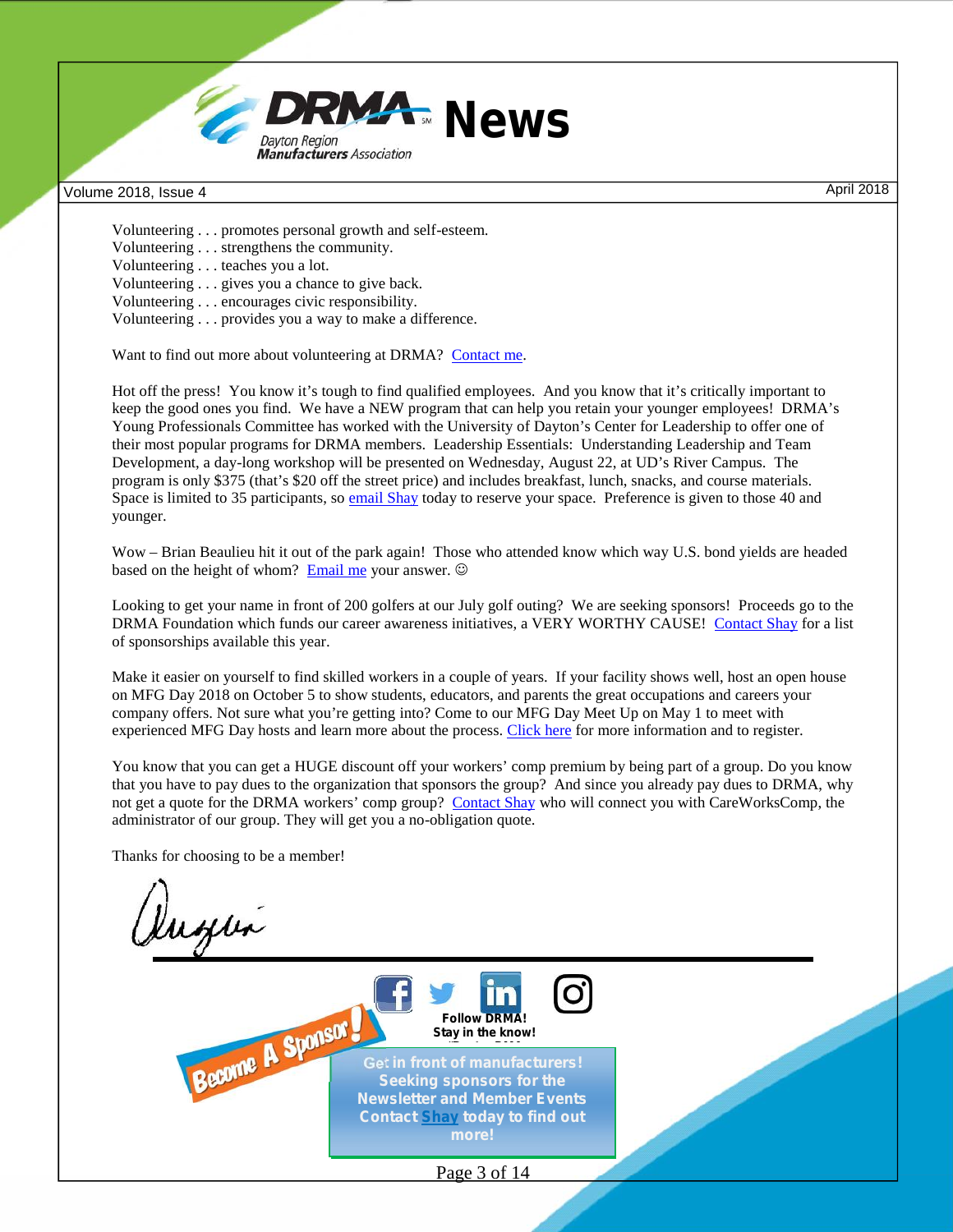<span id="page-3-0"></span>

# **Member Events**

## **Breakfast with DRMA: Real Estate Tactics to Improve Your Bottom Line, presented by Miller Valentine – May 10**

Join industry experts in a candid discussion on best practices to increase the return on your real estate investment. Whether you own, rent, or are considering a purchase or sale of your facility, hear ideas and tips on ways to get the most out of your facility. Attending the *Breakfast with DRMA* event benefits you in two ways: (1) you will learn important information to help you strengthen your business; and (2) you'll grow your network of peers by meeting up with your DRMA colleagues. Cost is \$30 for DRMA members. For more information and to register, click [here](http://www.daytonrma.org/events/EventDetails.aspx?id=1070181&group=).

Date: Thursday, May 10 Place: Engineers Club – Wright Room Time: 7:30 – 9:30 a.m. Cost: \$30 members, \$45 non-members

## **Government Relations Meet Up with State Representative Rick Perales – May 18**

Join us as we meet with State Representative Rick Perales to hear his office's priorities and to share with him the concerns and issues of our manufacturer members. This Meet Up will be held in Greene County (location TBD) on Friday, May 18, at 8:00 a.m. Click [here](http://www.daytonrma.org/events/EventDetails.aspx?id=1088383&group=) to register.

## **DRMA Golf Championship May 21 – SOLD OUT**

The DRMA Golf Championship will take place Monday, May 21, at Troy Country Club. Don't worry if you didn't get a spot; you'll have another shot at playing at the Annual DRMA Golf Outing scheduled for Monday, July 9. If you'd like to be added to the wait list for the May outing, please [contact Kayla Manuel](mailto:kmanuel@daytonrma.org?subject=Gold%20Outing) for details.

The format will be play-your-own ball with a shotgun start at 12:30 p.m. All proceeds benefit the DRMA Foundation and its efforts to develop and retain a skilled workforce for the manufacturing industry.

#### Prizes Sponsored by:

**Minster Bank** 

Lunch Sponsored by:

**Hohman Plating FASTLANE** 

Golf

 Use the registration form to provide the names of participants in your group. If you do not specify a group, you will be placed at the discretion of the outing committee. Please do your part in keeping the event fun for all by observing golf etiquette – please don't slow down the play.

 Play will be stopped if lightning is detected in the vicinity in accordance with the golf club policy. However, the dinner and evening member event will be held regardless of weather. No refunds will be made due to weather.

Cocktails and Dinner

- Cocktails (cash bar) begin at 5 p.m. in the clubhouse.
- Evening member event will begin at 6 p.m.



Championship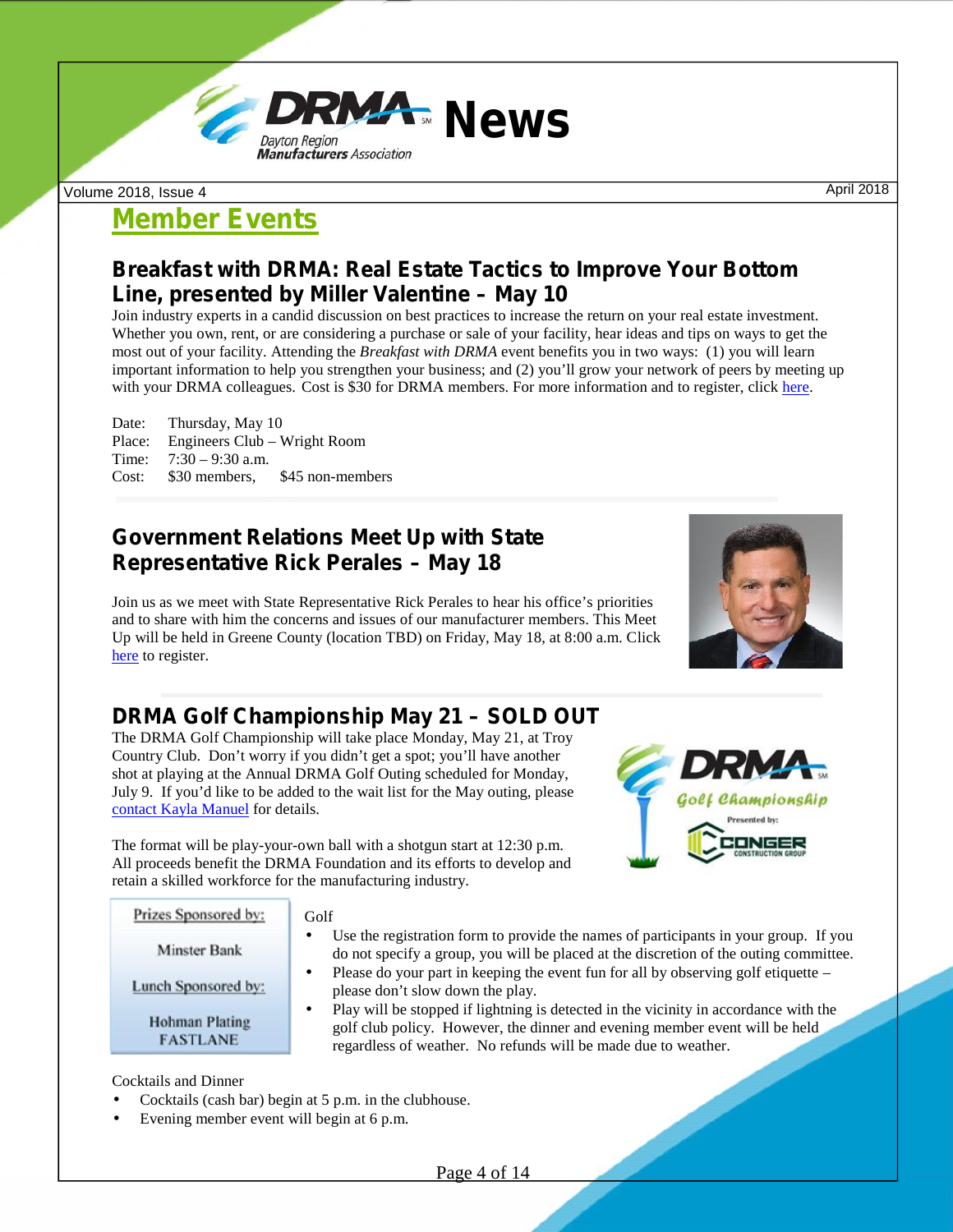

- Registration for the member event is separate from golf registration. Please register for dinner on the DRMA website or by clicking here.
- Even if golf is cancelled due to inclement weather, the evening member event will be held.

#### Prizes

Golf prizes will be awarded at dinner:

- Low gross \$250
- Low net \$ 200
- Bankers handicap \$150

#### Attire

Proper golf attire is required; jeans are not permitted on the course or in the clubhouse.

#### Cancellations

Cancellations with refunds will be accepted through May 7.

*Net proceeds from the outing will be contributed to the DRMA Foundation, a 501(c)3 organization. Consult your professional income tax advisor to determine the amount which may be deducted as a business expense or a charitable contribution.*

## **Meet Your Peers at the Next MFG Mix**

Do you enjoy the cocktail hour at DRMA evening events? Then you'll love the MFG Mix, a casual, open house style gathering of DRMA members, designed with manufacturers in mind. Drop in and say hi to old friends and meet some new business colleagues in an environment that is friendly and welcoming. Think you won't know anyone? Not to worry . . . we'll connect you with someone who will introduce you to people you want to meet. You'll enjoy hors d'oeuvres and a cash bar while you meet up with your DRMA peers to share best practices, solve problems, and find new avenues for business growth.

Join us at the next Mix hosted by Conger Construction on Monday, May 21, from 5 to 7 p.m.

Date: Monday, May 21 Place: Troy Country Club, 1830 Peters Rd, Troy, OH 45373 Time: 5:00 – 7:00 p.m. Cost: \$10 for members, \$20 for non-members

Click here to register.

## **July Golf Outing – July 9**

Dust off your golf clubs and begin practicing your swing for the 2018 DRMA Golf Outing.

Registration forms will be emailed in May for the DRMA Annual Golf Outing, which will be held on Monday, July 9, at the Walnut Grove Country Club. The format will be a scramble and double shotgun start teeing off at 7:30 a.m. and 1:00 p.m.

Please watch for the registration form and respond immediately as tee times will be assigned on a first-come basis. Payment will be required with registration form to secure the tee time slot. Registrations will be accepted via email, fax, or mail only; no phone calls please. There will be no guarantees on tee time requests.

NOW SEEKING golf outing sponsors! You get your company's brand in front of over 200 golfers AND your sponsorship benefits the DRMA Foundation and its efforts to develop and retain a skilled workforce for the manufacturing industry. Contact Shayfor more information.

Page 5 of 14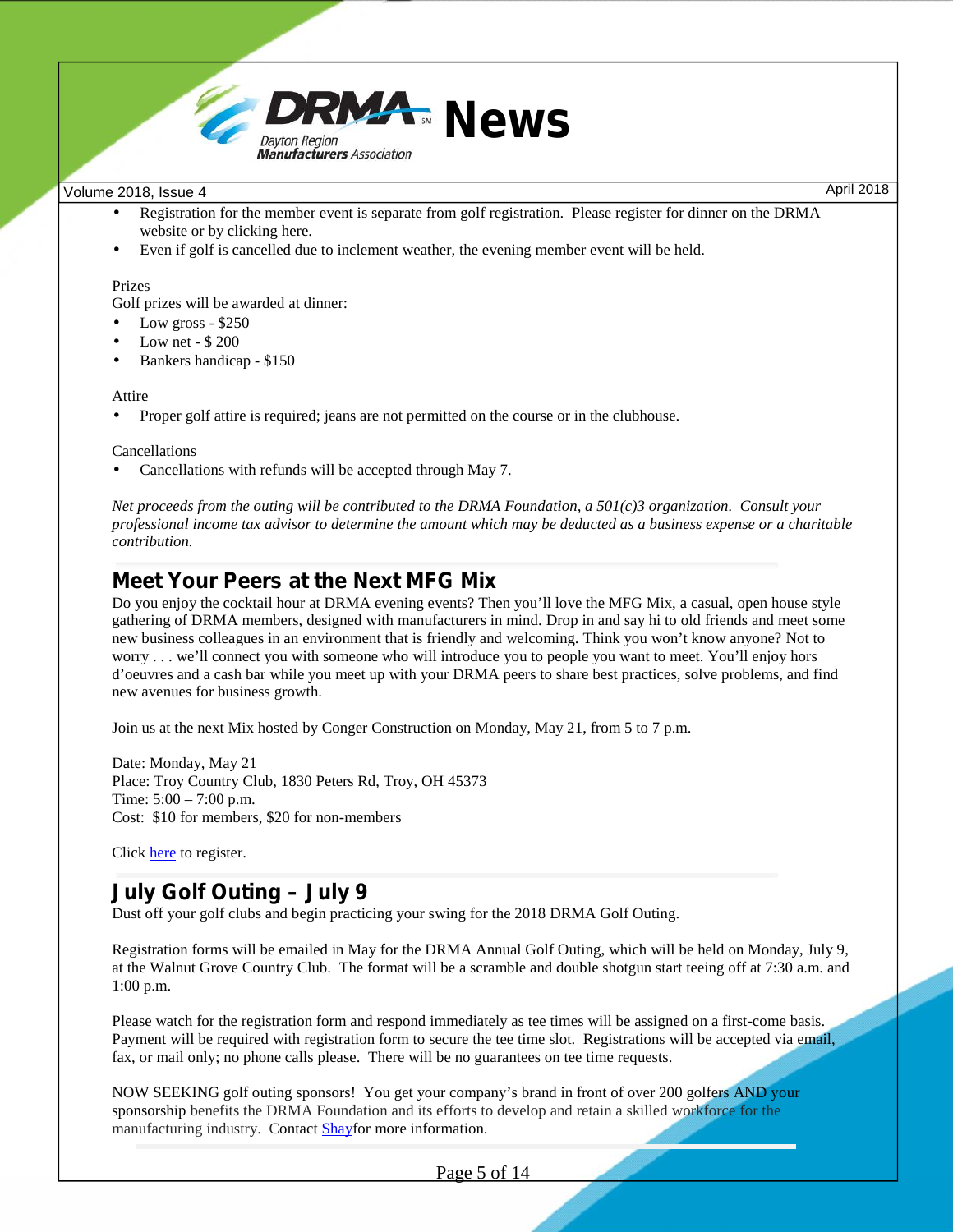

## **DRMA Calendar of Events April 17** Operations Meet Up – Dayton. Held at Production Control Units, [register here](http://www.daytonrma.org/events/EventDetails.aspx?id=1088350&group=) **April 24** Workforce/HR Meet Up - Dayton, [register here](http://www.daytonrma.org/events/EventDetails.aspx?id=1085273&group=) **May 1** MFG Day Meet Up, Dayton, [register here](http://www.daytonrma.org/events/EventDetails.aspx?id=1089605&group=) **May 1** Additive Manufacturing Meet Up - Dayton, [register here](http://www.daytonrma.org/events/EventDetails.aspx?id=1093410&group=) **May 8** Young Professionals Meet Up – Dayton, [register here](http://www.daytonrma.org/events/EventDetails.aspx?id=1094161&group=) **May 9** Safety Meet Up - Dayton, [register here](http://www.daytonrma.org/events/EventDetails.aspx?id=1096523&group=) **May 10** Breakfast with DRMA: Hosted by Miller Valentine – Dayton, [register here](http://www.daytonrma.org/events/EventDetails.aspx?id=1070181&group=) **May 18** Government Relations Meet Up with Rick Perales – Greene County, [register here](http://www.daytonrma.org/events/EventDetails.aspx?id=1088383&group=)



For a full listing of all events throughout the year, please visit our [events page](http://www.daytonrma.org/events/event_list.asp).

# **News You Need**

## **Get Ready to Elevate Your Game**

*AMTS Returns to the Dayton Convention Center October 17-18*

How many customers and prospects can you meet in a day or two? On your own, probably not many: only so many sales calls and business lunches will fit into your calendar.

But, if you're an exhibitor at DRMA's <u>[Advanced Manufacturing and](http://2018.daytonamts.com/)</u><br>
<u>Technology Show</u> (AMTS), returning this October to the Dayton<br>
Convention Center, you can reach thousands of qualified hyvers and [Technology Show](http://2018.daytonamts.com/) (AMTS), returning this October to the Dayton Convention Center, you can reach thousands of qualified buyers and prospects in just two days.



Now in its 14<sup>th</sup> year, AMTS in 2017 attracted over 3,000 attendees, fostering exhibiting companies' sales not just during the show, but over the course of the entire year.

According to *Trade Show Week*, 60% of all sales from show leads close seven or more months after the event, and over 40% close more than a year after a show. So, it's not about selling now — it's about staying visible and keeping your customer relationships warm.

Exhibiting at AMTS is helpful for getting in front of the key decision makers on your prospect list and for securing your market share. Greg Knox, of [Knox Machinery](https://knoxmachinery.com/) in Franklin, underscored that point in [an interview from the AMTS](https://www.youtube.com/watch?v=flv2MJef0n0) [show floor](https://www.youtube.com/watch?v=flv2MJef0n0).

"A number of customers I've talked to in the last two days, who are buying from people who are *not* here right now, are here talking to me," he observed. "That's exactly one of the reasons that keeps me coming back to this show," Knox said. "I don't want to have *my* customers up here talking to a bunch of people about the products and services I represent without me being here."

This year, AMTS is elevating its own game to bring you the most rewarding, engaging show experience yet. In addition to the thousands of qualified customers you'll reach, your team can enjoy an exhibitor mixer, revamped educational seminars and tech demonstrations, and a healthy dose of show fun.

Now it's time to elevate *your* game. Space is going fast, so we urge you to reserve your booth now. [Click here](mailto:sales@daytonrma.org) to email Shelley Baker, or call (937) 949-4004 today.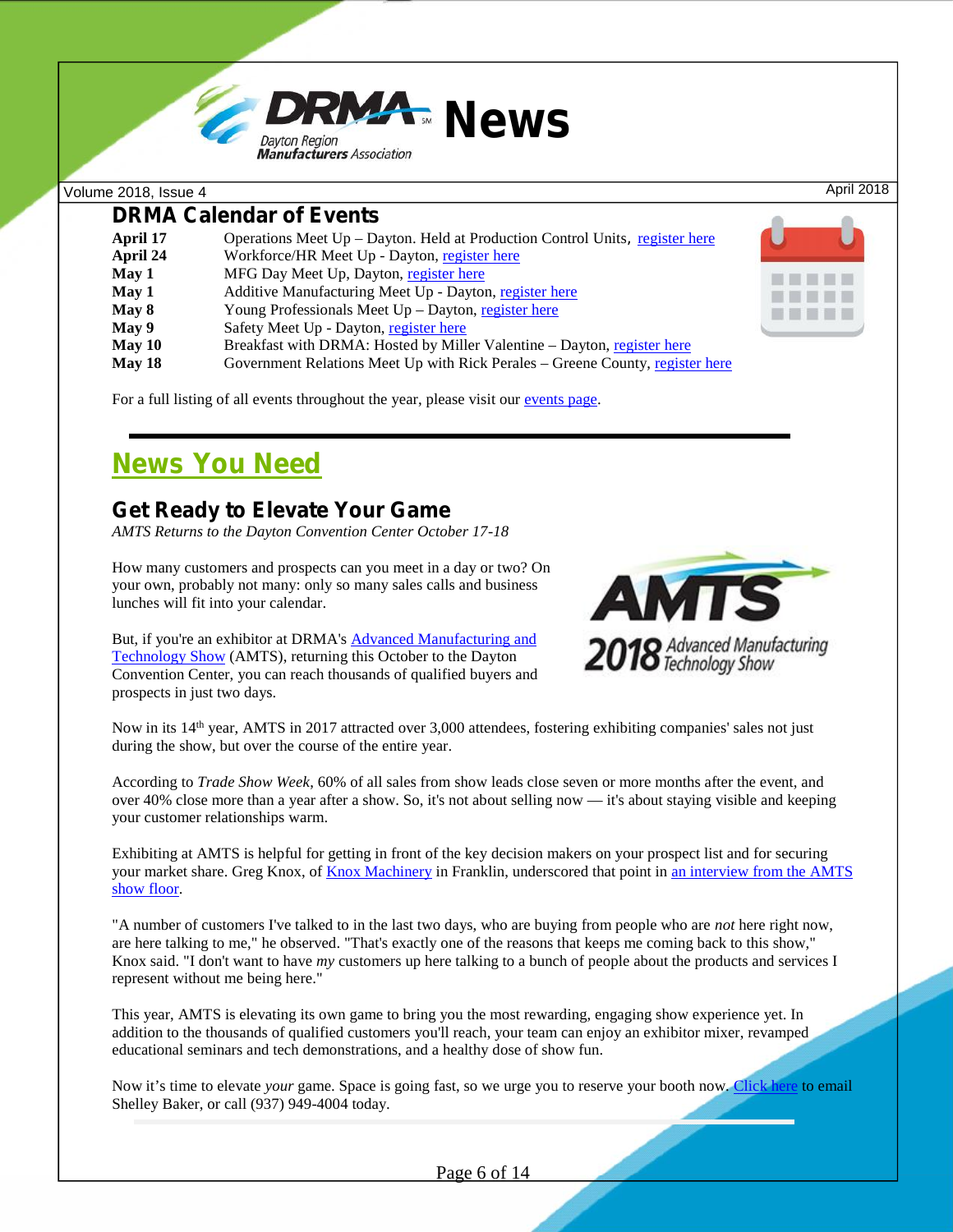

## **Retain Your Emerging Talent through Professional Development**

You know it's tough to find qualified employees. And you know that it's critically important to keep the good ones you find. We have a NEW program that can help you retain your emerging talent! DRMA's Young Professionals Committee has worked with the University of Dayton's Center for Leadership to offer one of their most popular programs exclusively for DRMA members. *Leadership Essentials: Understanding Leadership and Team Development*, a day-long workshop, will be presented on Wednesday, August 22, at UD's River Campus.

In this high-energy and interactive program, participants will be taking part in a DiSC self-assessment, group discussions, and activities that will help them identify their strengths and opportunities. As organizations tend to do more with less, the power and performance of the team plays a larger role than ever before in the overall success of the organization. Leading, managing, and being part of a team takes knowledge and skill. Participants will identify the stages of team development and will learn how to accelerate their team's performance in the future.

This program will help participants:

- Identify the strengths, opportunities, and impact of different leadership styles
- Develop a plan to work more effectively with others possessing different styles
- Understand the four stages of team development and tactics to accelerate teams into performing at a higher level than they would as individual contributors

The program is only \$375 for DRMA members (a discounted price!) and includes breakfast, lunch, snacks, DiSC assessment, and course materials. Space is limited to 35 participants, with preference given to those 40 and younger. [Email Shay](mailto:sknoll@daytonrma.org?subject=UD%20Leadership%20Course) today to reserve space for your employees!

## <span id="page-6-0"></span>**Membership ROI… DRMA 101**

Are you new to DRMA, looking to get re-aquainted with the association, or want to know more about getting the full "bang" for your membership dues "buck?" Attend an upcoming DRMA 101 session with DRMA president Angelia Erbaugh, a Board member, and Member Services Committee representative to learn more about making the most of your membership in a casual, conversational setting.

Space is limited, so contact [Shay](mailto:SKnoll@DaytonRMA.org?subject=DRMA%20101) today to sign up for an upcoming DRMA 101 session!

Manufacturer Sessions: Wednesday, May 2, 7:30-8:30 a.m,. 1808 Café – Eaton Tuesday, May 8, 7:30-8:30 a.m., Panera Bread – Austin Landing, Dayton Tuesday, August 7, 7:30-8:30 a.m., Panera Bread – Miller Lane, Dayton

Affiliate/Associate Sessions: Tuesday April 24, Wednesday, May 23 & August 29 - 4:30-5:30 p.m., Franco's – Downtown Dayton

## **Learn from Members through DRMA Meet Ups**

DRMA Meet Ups help you, or your key employees, build your peer network with members who are interested in the same topic area, so that you can learn from them and strengthen your business. Meet Ups are small discussion groups, designed to stimulate dialogue in a casual, comfortable atmosphere. Ask questions, get advice, and share your experiences with fellow members. (This is not a sales pitch opportunity.) **They are FREE and for members only.**

**Operations Meet Up** - for anyone responsible for any aspect of manufacturing operations. Topics include ERP systems, scheduling, facility maintenance, streamlining processes, and other areas of interest about managing the operations within your company. Registration is **REQUIRED** for the Operations Meet Up, and registrations must be **received no later than 24 hours in advance**. In some instances, competitors will not be permitted to attend; DRMA will notify you in advance if this applies to you.

Page 7 of 14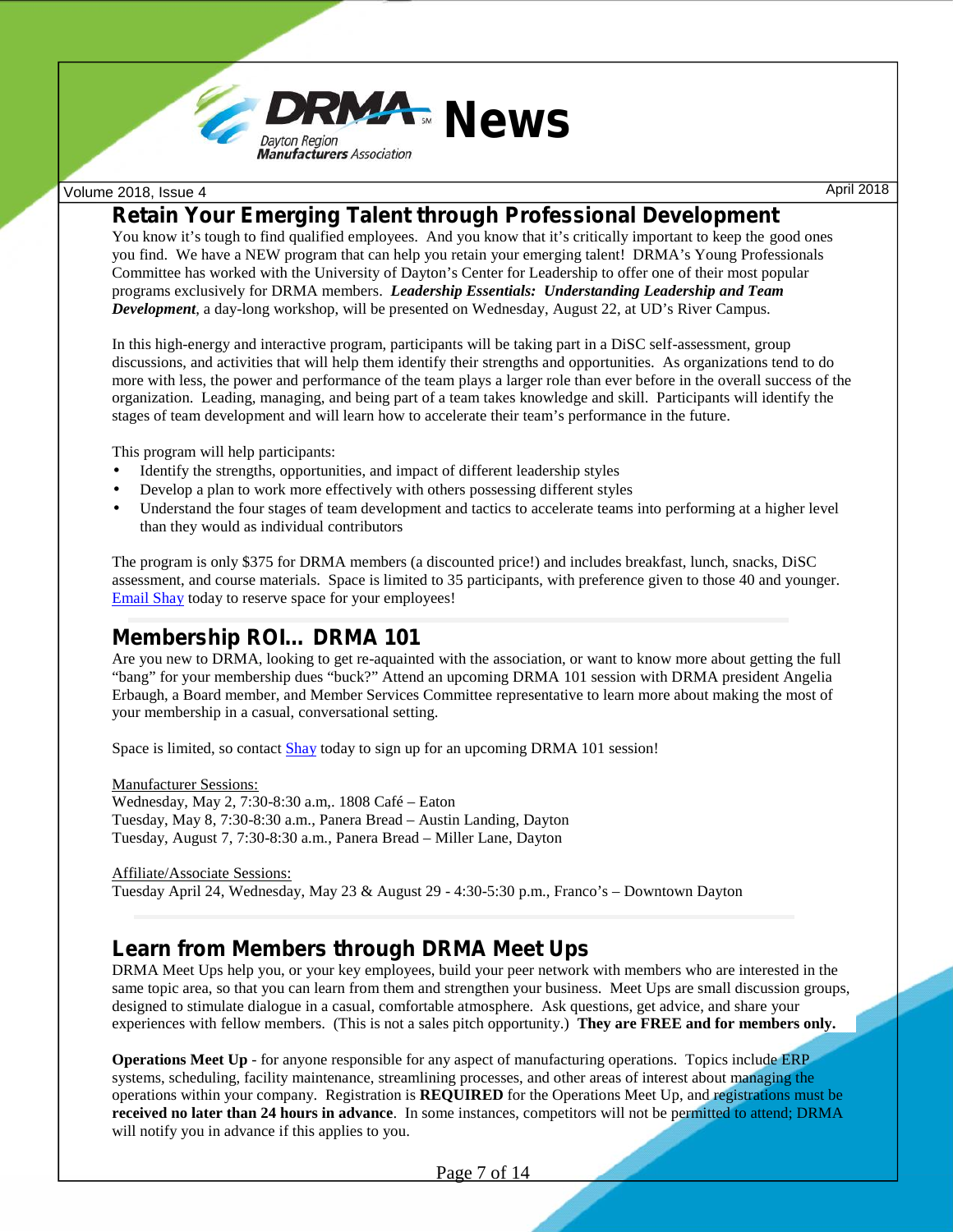

**Workforce/Human Resources Meet Up** - for anyone responsible for skilling up your manufacturing workforce. Topics include internships and apprenticeships, funding for training, technical training methods, training resources, and others.

**MFG Day Meet Up** - for anyone interested in hosting an open house on national Manufacturing Day on the first Friday in October. Topics include how to conduct an effective open house, how to connect with schools, tools to make your open house run smoothly, and others.

**Additive Manufacturing Meet Up** - for anyone curious about this new technology. Topics include 3D printing with plastic and metal, additive vs. subtractive, applications for additive, equipment, and others.

**Young Professionals Meet Up** - for anyone interested in engaging with like-minded young members (40 and under).

**Safety Meet Up** - for anyone who wants to keep up-to-date with all things related to safety in the manufacturing workplace. Topics include what to do when OSHA shows up at your business, safety training, workers compensation, and more.

**Government Relations Meet Up** – for anyone interested in advancing the concerns of manufacturers with government officials and elected representatives. Topics include government policies, legislative issues, and the opportunity to speak with those who work for and represent us.

## **Take Advantage of your Legal Services Plan**

Here is how it works. Contact Bob Dunlevey at Taft/Law (937) 641-1743 and explain your situation to him on a confidential basis. Then, he will get you in contact with an attorney in his firm who is best suited to give you advice. If you wish, make an office appointment instead. Issues involving corporate/business, labor/employment, OSHA, government contracting, workers comp, real estate, construction, environmental, securities and litigation can all be addressed. Because the plan is designed to provide answers to common legal problems confronting our members, your issue customarily can be resolved with the initial contact. But, if the matter is more intricate and requires more time, Bob will discuss with you the needed services and estimate the cost for you. Many members are using the plan and find it to be a valuable business tool. Don't be left out!

You can't lose with this valuable DRMA benefit. Easy access to attorneys who know your business, confidential treatment, specialized business services and the personal touch. Keep Bob's number handy or call the contact Shay for more details.

# <span id="page-7-0"></span>**Legally Speaking**

## **The Regulatory Slowdown – Can you Hear the Hush?**

*Submitted by Bob Dunlevey of Taft Law*

<span id="page-7-1"></span>In the last year or so, has your business seen fewer regulations being foisted upon it? Are there fewer government agencies knocking at your doors these days? The answer is probably "yes" to both. It is almost as if a "hush" has come over the arena of federal agencies that played such a significant role in your day-to-day operations just a few years ago. The reasons for this are many.

Of course, the Trump Administration continues with its 2:1 "regulatory rollback initiative" to offset the more than 22,700 regulations of the Obama Administration which had an estimated cost of \$120 billion per year. But what is even more significant are the agency hiring freezes, reductions in governmental staffing primarily through attrition, and budget



Now @ Taft Law (937) 641-1743

Page 8 of 14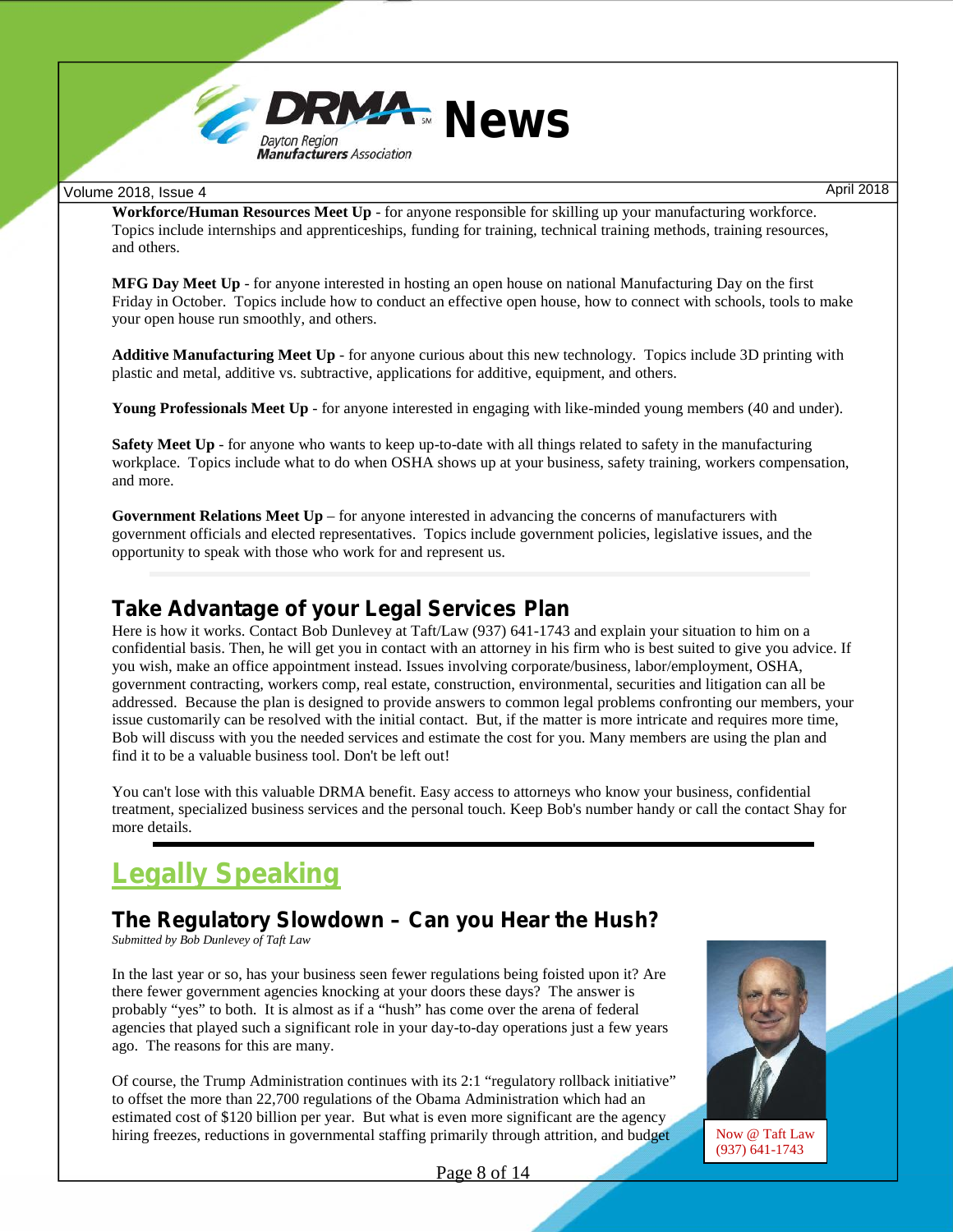

cutbacks. And, of course, federal regulatory agencies are simply becoming less aggressive than in the recent past. President Trump touts that –

- The Administration has cut 22 regulations for every new rule introduced far exceeding his 2:1 initiative.
- Agencies and departments issued 67 deregulatory actions and imposed only three new rules in FY 2017.
- 1,579 planned regulatory actions have been withdrawn or delayed.
- Congress has used an obscure 1996 law the Congressional Review Act to rescind 14 regulations enacted late in the Obama Administration – a law used only once before.

The White House has approved less than 200 regulations since inauguration day compared to 510 promulgated in President Obama's first year. All of these actions by the Trump Administration have been done in response to the Federal Register of regulations which today has swollen to 185,000 pages from just 20,000 in 1960.

But, far more significant than the regulatory rollback is how the agencies have appeared to curtail their activities. Here are just a few examples:

- The Department of Labor Wage-Hour Division has not actively pursued the Obama Administration's overtime pay regulations which originally caused most employers to revisit the exemptions of their employees and caused much time to be spent dealing with the regulations which got put on hold by a federal court at the last moment.
- OSHA has delayed its new beryllium general safety standard until May 2018 and its ranks of field investigators known as compliance officers has been reduced through attrition by about 4%. One OSHA Area Director even purchased his own photocopy paper recently to keep things running.
- The Department of Transportation has pulled back a 2016 proposed regulation for heavy trucks to electronically limit speed – in addition, a dozen transportation safety rules under development or adopted have been repealed, withdrawn or delayed.
- The Office of Federal Contract Compliance is rolling back the Vietnam Era Veterans' Readjustment Assistance Act veterans hiring quotas from 6.7% to 6.4% for affirmative action plans.
- The National Labor Relations Board is considering cutting in half the number of regional offices it has and decreasing the authority of its Regional Directors in making case decisions – the NLRB's budget has been shaved to the lowest level since 2009.
- The Environmental Protection Agency is considering rolling back 67 environmental rules including clean air and water rules – the most recent being greenhouse gas emissions and fuel economy standards for automobiles – more than 700 employees have left the EPA in the last year.

But, of course, the "vote is still out" on this "deconstruction of the administrative state." After all, the regulatory maze in Washington is hard to understand and evaluate. Moreover, midterm elections are coming and this could cause a possible Democrat majority which could rejuvenate regulatory initiatives. But for now, there appears to be a "hush" which has come over the arena of federal agencies – much appreciated by businesses battered by a barrage of regulations in recent years.

For further information, contact Bob Dunlevey at Taft/Law (937) 641-1743 or rdunlevey@taftlaw.com.

# **Member Benefit Spotlight**

## **Peer-to-Peer Connectivity**

The world of business is complex, and it is important to rely on industry partners like DRMA for success. DRMA's mission focuses on strengthening member companies and serving as the advocate for manufacturing in the Dayton region. DRMA is recognized as the trusted voice of the industry to represent members' needs and concerns so that they may stay focused on their business. DRMA provides many ways for members to get connected and stay engaged with the thriving DRMA community in order to build a network of peers who face the same challenges, opportunities, and solutions to foster a sense of mutual support among members.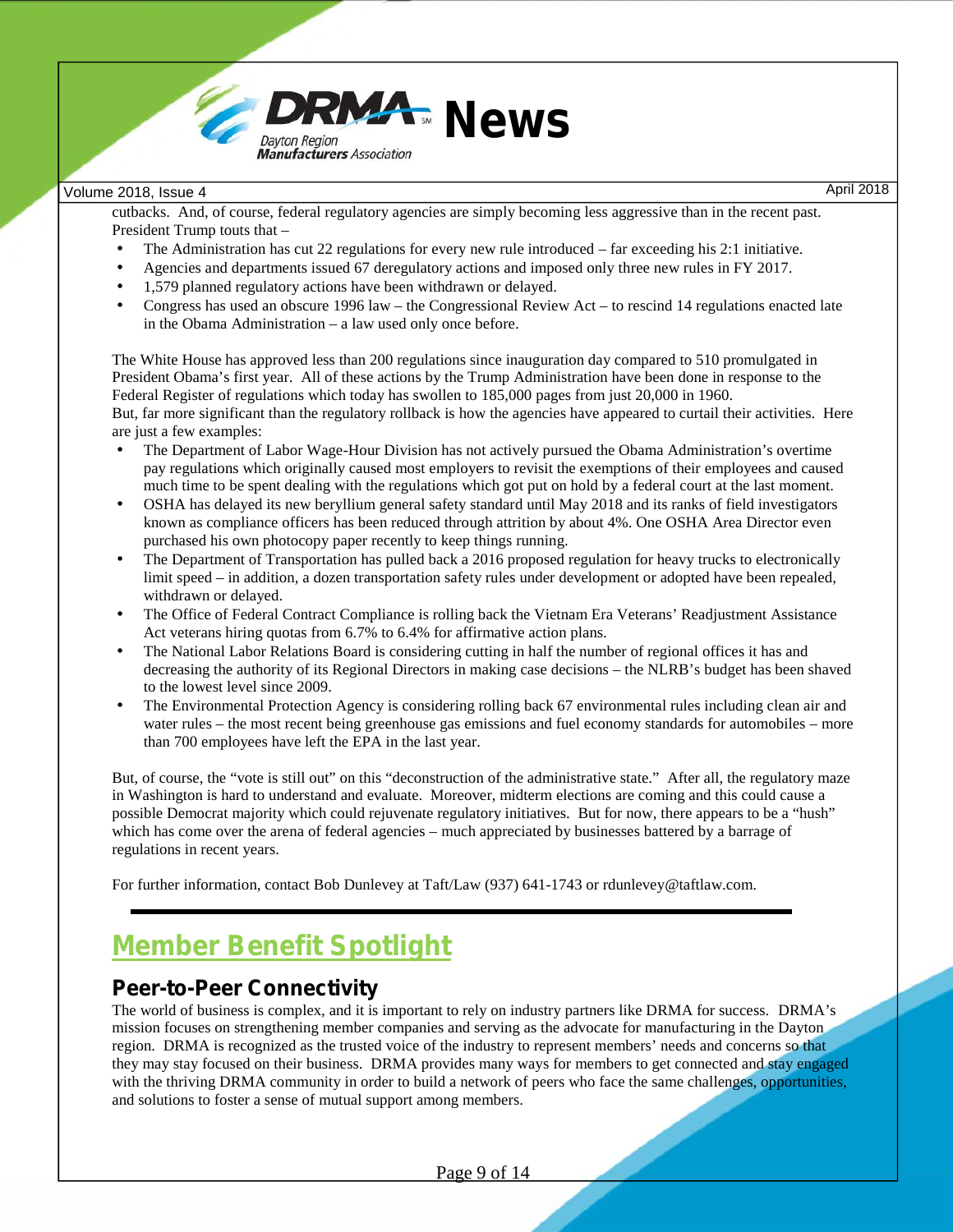

**Evening Member Events –** These networking/dinner/speaker events take place 4 times a year and offer the opportunity to stay current on issues facing the industry and a ripe environment for peer-to-peer networking.

**MFG Mix** – The Mix is a casual, 2-hour networking event held at member locations throughout the year. This is a great opportunity for DRMA members to share best practices, mingle, solve problems, and find new avenues for business growth.

**Breakfast with DRMA –** Breakfast events are a great way to start the morning by diving deep into topics relevant to the industry. Lasting only 90 minutes, you can get to work at a reasonable time.

**DRMA Special Events –** DRMA features several special events throughout the year, like the Golf Outing, workshops and seminars.

**Meet Ups –** Meet with members who are interested in the same topic area, learn from them, and strengthen your business in a casual setting. Meet Up topic areas: Additive Manufacturing, Operations, Workforce/HR, Safety, Government Relations, and Young Professionals.

**Linked In Group** – Ask and answer questions and start or join a conversation with other DRMA members, from the convenience of your own computer.

**Committee Involvement** – Committees drive initiatives that strengthen the region's manufacturing industry. You'll build business and personal relationships, and you'll experience both personal and professional growth.

To learn more about all of DRMA can help grow your business, visit our [website.](http://www.daytonrma.org/)

# <span id="page-9-0"></span>**Growing the Workforce Pipeline**

## <span id="page-9-1"></span>**Help Grow Your Future Workforce – Participate in MFG Day 2018**

Does your shop show well? Would a 13-year old walk in your facility and say "Wow, this is cool!"? If so, then consider participating in MFG Day 2018! It's never too early to send a Save the Date to your local schools so they can get them on their calendars for this fall! Post your open house on MFGDay.com NOW (you can edit it later), as schools are planning for fall field trips and need to see which companies they can visit!

MFG Day (October 5) is designed to expand knowledge about and improve general public perception of manufacturing careers and manufacturing's value to the U.S. economy. This is a nationwide event and a unique opportunity for students, parents, and educators to see manufacturing in action and to ignite their interest in manufacturing careers. Over the last six years, we've had great success with this event (in 2017, over 3,600 students from 60 schools and 10 home school groups visited 43 member open houses!), and we want to continue that momentum! Watch [this video](https://www.youtube.com/watch?v=QIt0Vux1_3w) to see what students think of MFG Day!

The concept is simple . . . manufacturers across the country hold open houses on the same day. The national MFG Day organizers promote the open houses through general and trade media campaigns, and DRMA promotes them locally, encouraging Dayton Region students, parents, and educators to visit your facility and see that American manufacturing is a vibrant career path and that employers need skilled workers.

#### **To schedule an open house**

- Go to [www.mfgday.](http://www.mfgday.com/)com and click on the Host an Event button on the home page.
- You will create an account and then register your event.
- You'll be able to designate the type of event (like an open house) and choose the hours for your event, among other choices. Consider holding your open house during hours that accommodate school field trips  $(9 - 3 p.m.).$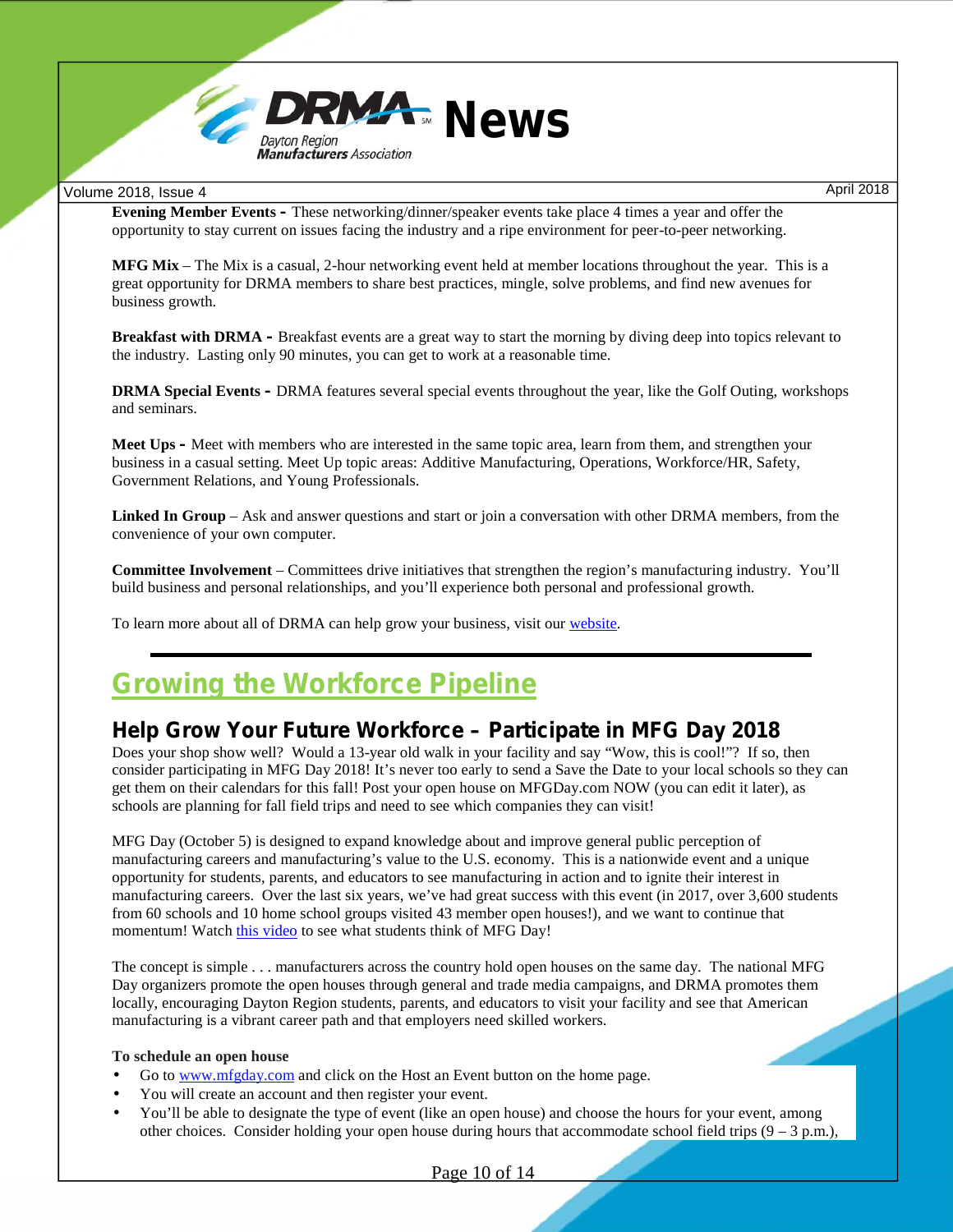

- students/educators attending after school (3 p.m. and after), and students/parents attending after their work day (5 p.m. and after).
- You may indicate any other restrictions you may have, like attire and if your event is open to only certain schools.

#### **Make your open house successful**

DRMA volunteers are working to spread the word to area schools with the hope that your open house will be attended by young people, their parents, and school teachers and administrators. But your help is needed:

- Pick one or two schools (middle schools are prime picks) that you will invite. Educators have told us that they are much more likely to participate if they get a phone call from a company personally inviting them to attend their open house. We're trying to make sure that every school has received at least one invitation, so please [email us](mailto:kmanuel@daytonrma.org) with the names of the schools that you want.
- Click the [Resources](http://www.mfgday.com/resources) link to find easy-to-follow instructions for conducting an effective open house.
- Reach out to your employees, their families, and your other contacts via your newsletter, your Facebook page, and other communication channels.
- DRMA has created a flier that you may customize for your comp[any;](mailto:kmanuel@daytonrma.org) email us if you would like to have it.

**Signing up early is critical** so that schools have plenty of time to schedule a field trip to your facility. Schools are planning NOW for fall field trips. Let's make a grand showing! Make plans now to participate in this nationwide event! Add your open house to MFGday.com and edit the details in later!

Not sure what you are getting into? Want tips on holding a successful open house? [Email us](mailto:kmanuel@daytonrma.org) for tips from educators and members! Better yet, attend a Meet Up to learn from and share with other DRMA members what has and has not worked in previous MFG Day open houses (it's FREE). This Meet Up will be held on May 1 from 7:30 – 8:30 a.m. at GEMCITY Engineering. [Register here](http://www.daytonrma.org/events/EventDetails.aspx?id=1089605&group=).

MFG Day is produced the National Association of Manufacturers and organized locally by the Dayton Region Manufacturers Association *with support from FASTLANE.*

## **Youthworks Summer 2018**

Attention employers: help develop your future workforce! Montgomery County is proud to announce that the YouthWorks Summer 2018 program is underway.

YouthWorks offers 14-18 year-old students a chance to experience summer employment while gaining valuable job readiness and life skills. This year, we will offer the students a year-round program where they can continue to work after the summer session has ended.

Montgomery County handles and approves the youth applications, covers the youth's salary, issues Workers Compensation insurance, provides job readiness training and coaching services too. Participating businesses identify the positions and skills required and then employ youth for the 8-week summer session. We ask that you deliver a valuable work experience and knowledge of your industry by training, mentoring, and evaluating the youth.

If your business is willing to serve as a Work Experience Organization, for this program, please contact the Youth Career Services department at 937-224-1482 or provide YouthWorks with your [contact information here](https://www.surveymonkey.com/r/MYLZJ9M). We will reach out to you and discuss how to proceed. By accepting this role, you agree to provide a work site location and training services to trainees participating in YouthWorks Summer 2018, the work experience and guidance program authorized by Montgomery County Development Services. A YCS representative will provide all necessary details, when you speak with him/her.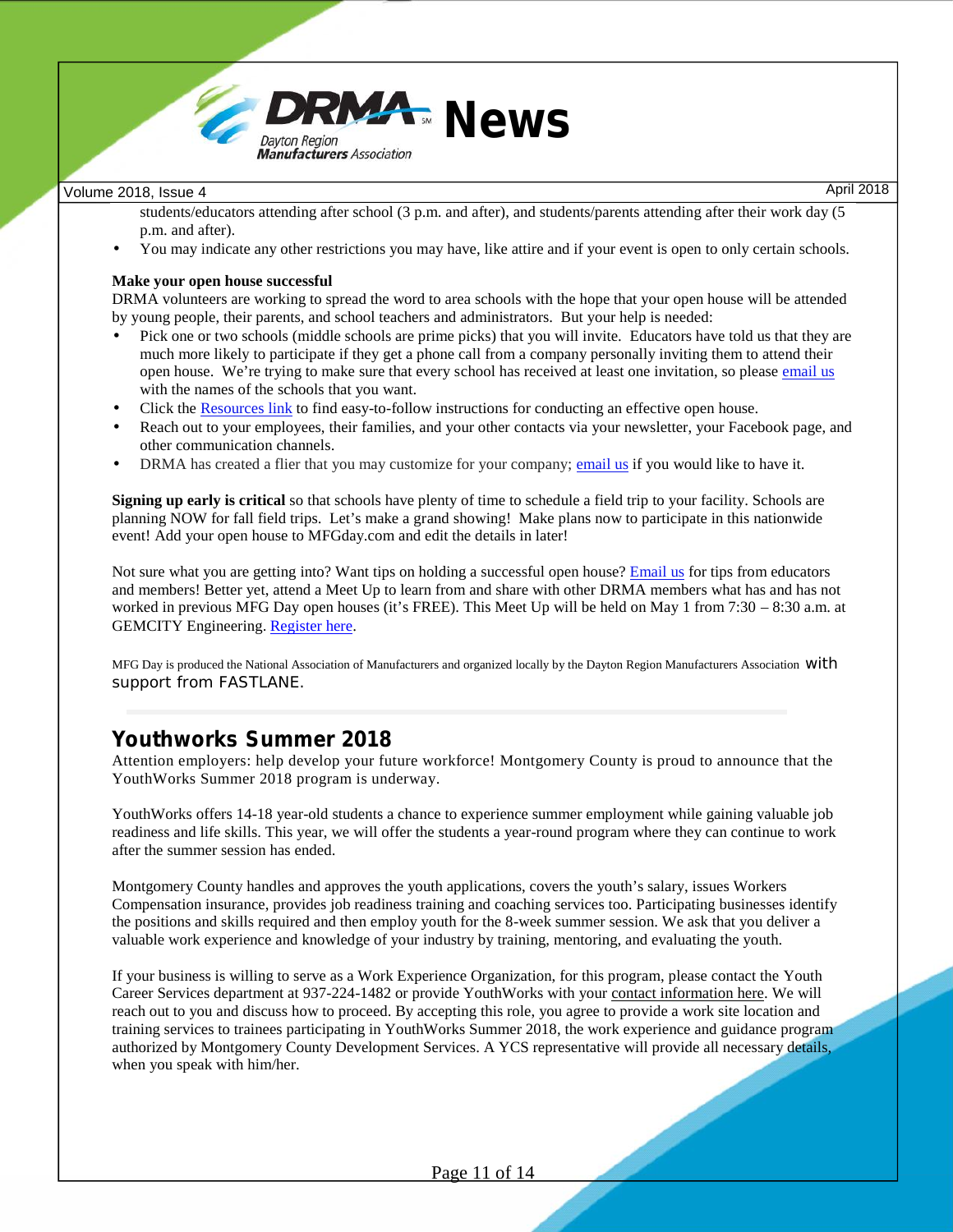

## **Centerville High School Seeking Companies for Internships**

*Submitted by Eric Gearhart, Centerville City Schools*

Centerville High School is looking to partner with manufactures that will to allow students to intern. This could be during the summer months OR during the school year. The students could have a shortened day, only come to school 5 periods and then go to work, depending on the students' credit needs.

Our students would have limited skills and would need to be taught skills associated with your business. Our students are currently taking basic courses in manufacturing. This is a good opportunity for our students to work with businesses that are willing to work with our students.

We would ask that a business be flexible, work to teach students skills, have a mentor that works with each student, and to provide meaningful work experience. We will more than likely have a luncheon this summer for companies who are willing to accept interns.

If you are interested in learning more, please [contact Kayla.](mailto:kmanuel@daytonrma.org?subject=Centerville%20High%20School%20Intern%20Program)

## **HR Questions? Come to a DRMA Workforce/HR Meet Up**

DRMA Workforce/HR Meets Ups are small discussion groups centered on your pressing workforce needs. Ask questions, get advice, and share your experiences with fellow members. At our April 24 Meet Up, we will discuss retention strategies – please come with any strategies that your company uses that you are willing to share. [Register](http://www.daytonrma.org/events/EventDetails.aspx?id=1085273&group=) [here.](http://www.daytonrma.org/events/EventDetails.aspx?id=1085273&group=)

# **Safety**

## <span id="page-11-0"></span>**Update from DRMA's Workers Comp Group Administrator**

*Submitted by Julia Hall of CareWorksComp*

With any business there are situations and questions that arise every single day that you may not have the answer to. We often have to remind ourselves to look for guidance instead of trying to solve every problem on our own. As you work toward the goals you have set for your business this year, please use us as a resource for your risk management needs, and we'll do our best to help in any way we can.

*CareWorksComp Seminars*: Another reminder that our 2018 workers' comp seminars will take place next month! Please mark your calendar to attend this half-day event, and attendance will fulfill the **BWC Two-Hour Group Safety Training Requirement** for the 2017 policy year. Seminars are open to any Ohio Employer, whether a customer of CareWorksComp or not. Contact Julia Hall at [julia.hall@careworkscomp.com](mailto:julia.hall@careworkscomp.com) for registration.

- April 17, 2018 Columbus
- April 18, 2018 Cleveland
- April 26, 2018 Cincinnati

**2017 Premium Installment Notifications**: BWC is in the process of finalizing the manual code base rates for policy year 2018 (beginning 7/1), and they will be notifying employers of their new annual premium rates in early May. Employers should receive updated premium installment schedules at that time, this is also the time to make any changes to your installment payment plan schedule.

## **Get a 20% Discount on OSHA Training Classes!**

DRMA is here to help our members lower their incident rate, reduce their EMR and provide a safer workplace for their employees. By partnering with Mid-America OSHA Education Center in Springboro, DRMA members receive a 20%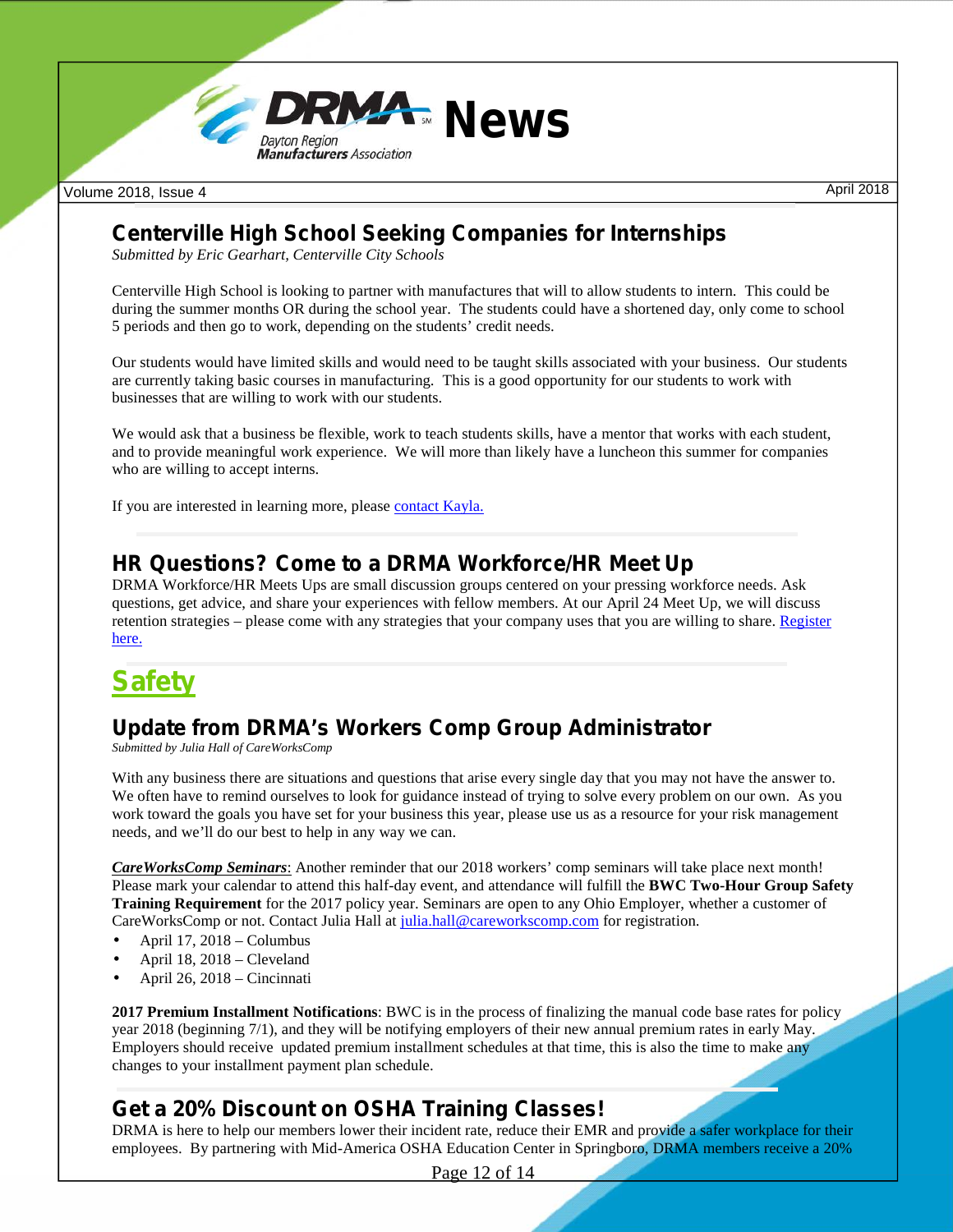

discount on OSHA authorized safety & health training and education through professional instruction. To get your discount code, [contact Shay](mailto:sknoll@daytonrma.org?subject=OSHA%20Discount) or call the DRMA office at (937) 949-4000.

## **May 2018 Classes**

- 5/1-5/4 2018 OSHA 511 Occupational Safety and Health Standards for the Construction Industry 8am-5pm, Springboro Ohio
- 5/18/2018 OSHA 7505 Introduction to Incident (Accident) Investigation 8am-5pm, Springboro Ohio
- 5/22-5/24 2018 OSHA 2264 Permit-Required Confined Space Entry 8am-2pm, Columbus Ohio

Go to <https://midamericaosha.org/> for more information.

## **Attend the Monthly Safety Meet Up!**

Safety Meet Ups are for for anyone who wants to keep up to date with all things related to safety in the manufacturing workplace. May's discussion will be held on Wednesday, May 9, at the Montgomery County Business Solutions Center in Dayton from 7:30 to 8:30 a.m. On hand at this meet up, we will have Olivia Morris who will be on hand to talk about the Dayton/Miami Valley Safery Council programs available to you. [Register here](http://www.daytonrma.org/events/EventDetails.aspx?id=1096523&group=)

# <span id="page-12-0"></span>**All About Members**

## <span id="page-12-1"></span>**Congrats!**

- Congratulations to Dave Arndt, president and CEO of Pentaflex, for being elected as the 2018 chairman of the board of the Precision Metalforming Association.
- Congratulations to Steve Staub, Staub Manufacturing Solutions, for being elected to the National Association of Manufacturers' board of directors.
- Congratulations to Kate Vriner, Sunbelt Business Advisors of Southwest Ohio, and Angelia Erbaugh, DRMA, for making the Better Business Bureau's Women in Business Networking (WiBN) program 2018 class of Top 25 Women to Watch for Dayton and the Miami Valley region!

*[Editor's Note: DRMA members are always doing amazing things! If you know of a member company or an employee of a member company who deserves a shout-out, email it to [info@daytonrma.org](mailto:info@daytonrma.org).]*

## **Welcome New Members**

Your Association is growing! Check out our new members...

## **Manufacturer Members**

**American Trim, LLC** - ( Manufacturer member) 1501 W. Michigan St., Sidney, OH (937)-492-1111 *American Trim, LLC, has been forming and decorating metal for over 65 years, and has over 25 years of designing, formulating, and manufacturing coatings to meet our customers' unique performance specifications. We supply Fortune 500 companies including Tier 1 and Tier 2 OEMs in the applicance , heavy truck and automotive industries. Building long-standing relationships with our customers, we ship over 20 million parts per year globally from nine facilities in the US and two in Mexico.*

**Crown Equipment** – 44 South Washington St., New Bremen, OH 45869 (419) 629-2220

**Direct Tool LLC –** 5953 Plesant Chapel Rd., Mechanicsburg, OH (614) 687-311 *We specialize in machine to print, design and build stamping dies.*